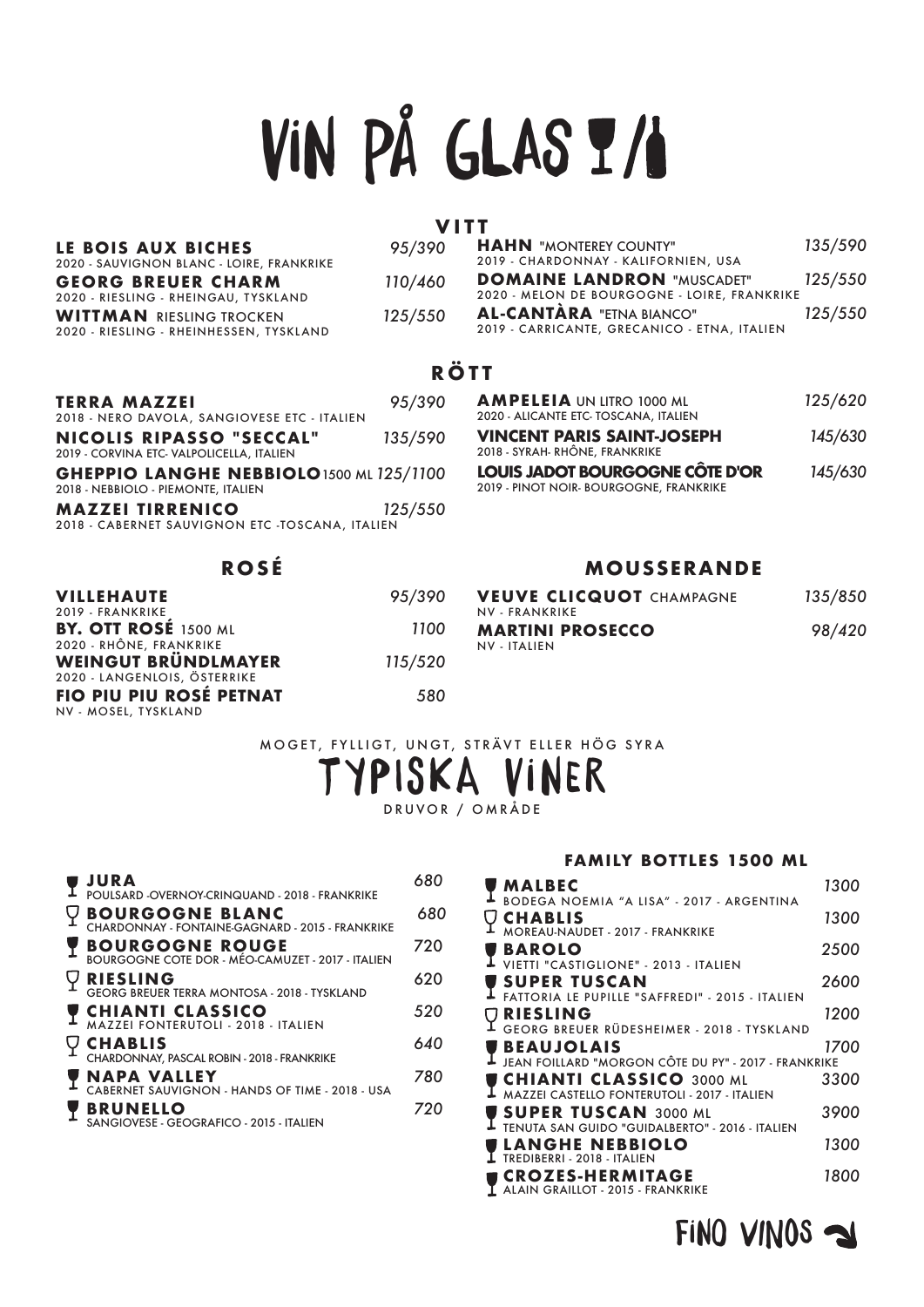### **CHAMPAGNE**

| <b>KRUG</b> 167 ÉDITION GRANDE CUVÉE       | 2800 | <b>RUINART BLANC DE BLANCS</b>              | 1200 |
|--------------------------------------------|------|---------------------------------------------|------|
| <b>ROSES DE JEANNE VAL VILAINE V19</b>     | 1200 | <b>RUINART BLANC DE BLANCS MAGNUM</b>       | 2600 |
| <b>VEUVE CLICQUOT RESERVE BRUT</b>         | 850  | <b>DOM PÉRIGNON 2010</b>                    | 2700 |
| <b>VEUVE CLICQUOT BRUT MAGNUM</b>          | 1700 | <b>DOM PÉRIGNON 2012</b>                    | 2850 |
| <b>VEUVE CLICQUOT RICH</b>                 | 900  | <b>LOUIS ROEDERER CRISTAL 2008</b>          | 3000 |
| <b>VEUVE CLICQUOT ROSÉ</b>                 | 950  | LOUIS ROEDERER CRISTAL 2012                 | 2800 |
| <b>VEUVE CLICQUOT VINTAGE 2008</b>         | 1250 | <b>JACQUES SELOSSE SUBSTANCE</b>            | 4500 |
| <b>VEUVE CLICQUOT VINTAGE 2012</b>         | 1100 | <b>DELAMOTTE BLANC DE BLANCS</b>            | 1100 |
| <b>VEUVE CLICQUOT EXTRA OLD EXTRA BRUT</b> | 1200 | <b>SALON LE MESNIL BLANC DE BLANCS 2002</b> | 5500 |
| <b>VEUVE CLICQUOT LA GRANDE DAME 2008</b>  | 2500 |                                             |      |
|                                            |      |                                             |      |

### vita vinos

#### FRÅN WACHAU TILL SONOMA

| 2016 DOMAINE DES TOURS                                                                                        | 780  |
|---------------------------------------------------------------------------------------------------------------|------|
| CLAIRETTE - VAUCLUSE VDP, FRANKRIKE<br>2019 AMPELEIA "BIANCO" SKALMACERERAT                                   | 620  |
| TREBBIANO ETC - TOSCANA, ITALIEN                                                                              |      |
| 2019 WEINGUT EMMERICH KNOLL "FEDERSPIEL"<br>GRÜNER VELTLINER - WACHAU, ÖSTERRIKE                              | 620  |
| 2002 NIKOLAIHOF "VINOTHEK"<br>RIESLING - WACHAU, ÖSTERRIKE                                                    | 1600 |
| 2016 LOIMER "ACHTUNG!"<br>MUSKATELLER - KAMPTAL, ÖSTERRIKE                                                    | 620  |
| 2019 WINE MECHANICS "FURMINT CONDITION"<br>FURMINT - TILLVERKAT I GÖTEBORG                                    | 620  |
| 2019 GEORG BREUER "RÜDESHEIMER 1500 ML"<br>RIESLING - RHEINGAU, TYSKLAND                                      | 1200 |
| 2019 GEORG BREUER "RÜDESHEIMER 3000 ML"<br>RIESLING - RHEINGAU, TYSKLAND                                      | 2700 |
| 2019 GEORG BREUER "SCHLOSSBERG"<br>RIESLING - RHEINGAU, TYSKLAND                                              | 1450 |
| 2012 AUGUST KESSELER "SCHLOSSBERG"<br>RIESLING - RHEINGAU, TYSKLAND                                           | 950  |
| 2016 EGON MÜLLER "SCHWARZHOF"<br>RIESLING - MOSEL, TYSKLAND                                                   | 850  |
| 2008 JOH. JOS. PRÜM KABINETT<br>RIESLING - MOSEL, TYSKLAND                                                    | 900  |
| 2016 DOMAINE OVERNOY-CRINQUAND<br>SAVAGNIN - JURA, FRANKRIKE                                                  | 780  |
| 2016 <b>ROTEM &amp; MOUNIR SAOUMA</b> CÔTES DU RHÔNE BLANC<br>GRENACHE BLANC, MARSANNE ETC - RHÔNE, FRANKRIKE | 700  |
| 2013 M. CHAPOUTIER SAINT-JOSEPH "LES GRANITS"<br>MARSANNE - RHÔNE, FRANKRIKE                                  | 1300 |
| 2019 DOMAINE YVES GANGLOFF SAINT-JOSEPH<br>MARSANNE, ROUSANNE - RHÔNE, FRANKRIKE                              | 1000 |
| 2002 CHATEAU LA GRANDE CLOTTE<br>SEMILLON, SAUVIGNON BLANC - BORDEAUX, FRANKRIKE                              | 900  |
| 2018 RAÚL PÉREZ SKETCH<br>ALBARIÑO - RÍAS BAIXAS, SPANIEN                                                     | 1100 |
| 2020 DOMAINE DES ARDOISIÈRES SILICE BLANC<br>JACQUERE - SAVOIE, FRANKRIKE                                     | 560  |
| 2019 JEAN-PHILIPPE PADIE TOURBILLION DE LA VIE<br>MACCABEU - SÖDRA FRANKRIKE                                  | 520  |
| 2019 PIERO BUSSO LANGHE BIANCO                                                                                | 720  |
| CHARDONNAY, SAUVIGNON BLANC - PIEMONTE, ITALIEN<br>2019 KUTCH "SONOMA COAST"                                  | 980  |
| CHARDONNAY - KALIFORNIEN, USA<br>2017 BERGSTRÖM "OLD STONE"                                                   | 850  |
| CHARDONNAY - KALIFORNIEN, USA                                                                                 |      |

|  | 2017 MOREAU-NAUDET "CHABLIS" 1500 ML<br>CHARDONNAY - BOURGOGNE, FRANKRIKE                                 | 1300 |
|--|-----------------------------------------------------------------------------------------------------------|------|
|  | 2018 MOREAU-NAUDET "CHABLIS 1ER CRU FORÊTS"<br>CHARDONNAY - BOURGOGNE, FRANKRIKE                          | 850  |
|  | 2015 ALBERT BICHOT "CHABLIS MOUTONNE GRAND CRU"<br>CHARDONNAY - BOURGOGNE, FRANKRIKE                      | 1600 |
|  | 2017 LOUIS JADOT "CHABLIS MONTÉE DE TONNERRE 1ER CRU"<br>CHARDONNAY - BOURGOGNE, FRANKRIKE                | 900  |
|  | 2017 LOUIS JADOT "MEURSAULT CHARMES 1ER CRU"<br>CHARDONNAY - BOURGOGNE, FRANKRIKE                         | 1600 |
|  | 2015 MICHEL NIELLON "BOURGOGNE"<br>CHARDONNAY - BOURGOGNE, FRANKRIKE                                      | 800  |
|  | 2015 MICHEL NIELLON "CHASSAGNE-MONTRACHET CLOS ST-JEAN 1ER CRU" 1200<br>CHARDONNAY - BOURGOGNE, FRANKRIKE |      |
|  | 2015 MICHEL NIELLON "CHEVALIER-MONTRACHET"<br>CHARDONNAY - BOURGOGNE, FRANKRIKE                           | 3900 |
|  | 2015 PIERRE YVES COLIN MOREY SAINT-AUBIN LA CHATENIÉRE IER CRU 1400<br>CHARDONNAY - BOURGOGNE, FRANKRIKE  |      |
|  | 2015 PIERRE YVES COLIN MOREY "MEURSAULT NARVAUX<br>CHARDONNAY - BOURGOGNE, FRANKRIKE                      | 1800 |
|  | 2018 PIERRE YVES COLIN MOREY "SAINT-AUBIN LE BANC"<br>CHARDONNAY - BOURGOGNE, FRANKRIKE                   | 1200 |
|  | 2015 JEAN-LOUIS CHAVY "PULIGNY-MONTRACHET FOLATIERS 1ER CRU"<br>CHARDONNAY - BOURGOGNE, FRANKRIKE         | 1200 |
|  | 2014 DOMAINE DUBLÉRE "CORTON-CHARLEMAGNE"<br>CHARDONNAY - BOURGOGNE, FRANKRIKE                            | 2100 |
|  | 2014 DOMAINE DUJAC "MOREY-SAINT-DENIS BLANC"<br>CHARDONNAY - BOURGOGNE, FRANKRIKE                         | 1100 |
|  | 2018 ANTOINE JOBARD "MEURSAULT"<br>CHARDONNAY - BOURGOGNE, FRANKRIKE                                      | 1200 |
|  | 2018 JOBARD-MOREY "BOURGOGNE"<br>ALIGOTÉ - BOURGOGNE, FRANKRIKE                                           | 620  |
|  | 2014 DOMAINE ROULOT "BOURGOGNE"<br>ALIGOTÉ - BOURGOGNE, FRANKRIKE                                         | 1200 |
|  | 2015 DOMINIQUE LAFON "MEURSAULT"<br>CHARDONNAY - BOURGOGNE, FRANKRIKE                                     | 1500 |
|  | 2013 LEFLAIVE & ASSOCIÉS "AUXEY-DURESSES"<br>CHARDONNAY - BOURGOGNE, FRANKRIKE                            | 1100 |
|  | 2015 LES HÉRITIERS DU COMTE LAFON "SAINT VERAN" 800<br>CHARDONNAY - BOURGOGNE, FRANKRIKE                  |      |
|  | 2015 JEAN-BAPTISTE PONSOT "RULLY 1ER CRU"<br>CHARDONNAY - BOURGOGNE, FRANKRIKE                            | 780  |
|  | 2014 PRIEURÉ ROCH "BLANC" SKALMACERERAT<br>CHARDONNAY - BOURGOGNE, FRANKRIKE                              | 1100 |
|  |                                                                                                           |      |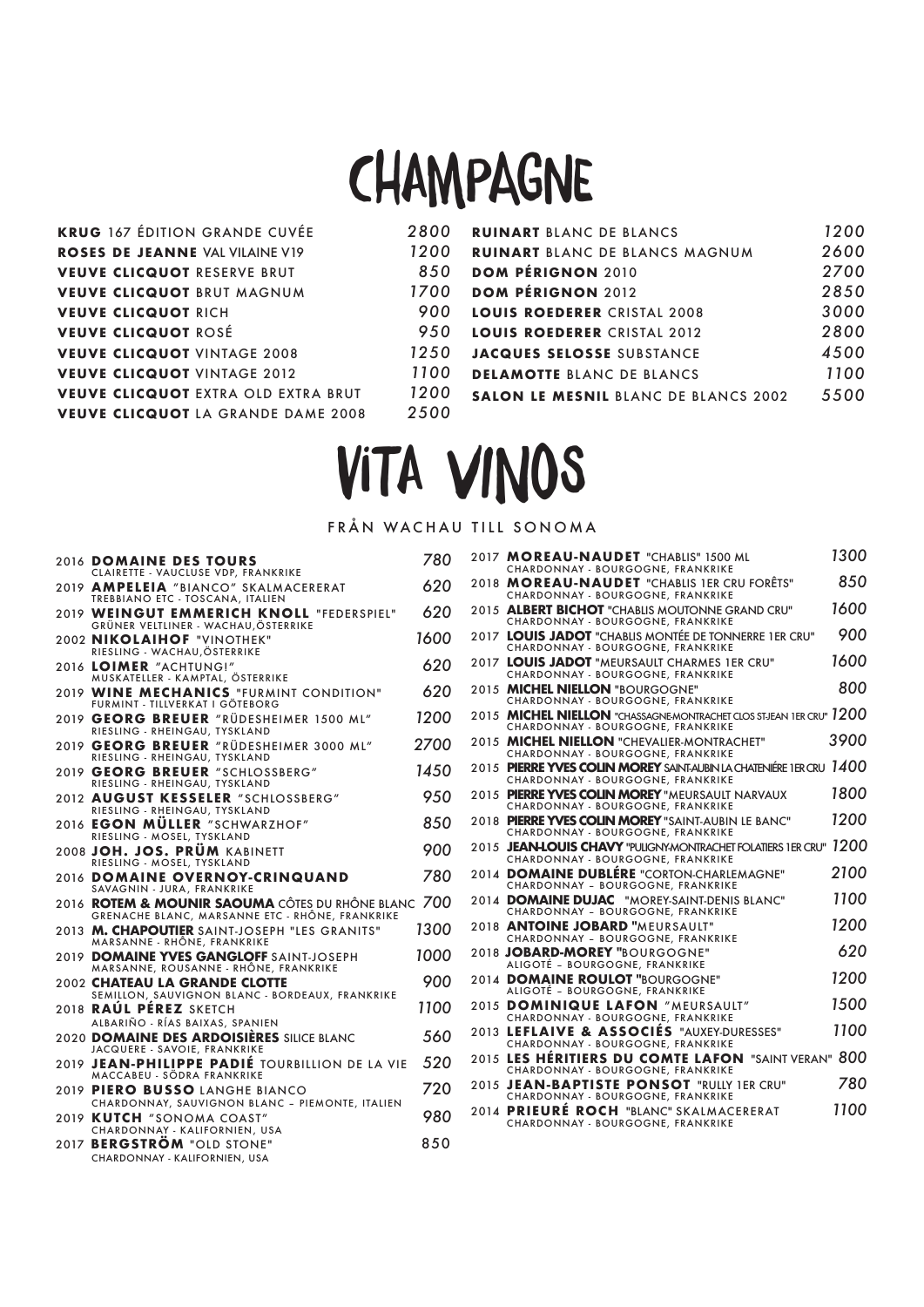## röda vinos

#### **ITALIEN PIEMONTE**

| 2015 <b>FALLETTO DI BRUNO GIACOSA</b> DOLCETTO D'ALBA<br><b>DOLCETTO</b>                            | 680  |
|-----------------------------------------------------------------------------------------------------|------|
| 2014 <b>BARTOLO MASCARELLO</b> LANGHE<br><b>NEBBIOLO</b>                                            | 1400 |
| 2013 ALBINO ROCCA BARBARESCO "ANGELO"<br><b>NEBBIOLO</b>                                            | 1350 |
| 2016 CERETTO BAROLO "PRAPO"<br><b>NEBBIOLO</b>                                                      | 1900 |
| 2016 TREDDIBERRI BAROLO<br><b>NEBBIOLO</b>                                                          | 780  |
| 2017 CLAUDIO BOGGIONE BAROLO "BRUNATE"<br><b>NEBBIOLO</b>                                           | 980  |
| 2015 <b>BARALE FRATELLI</b> BAROLO "CANNUBI"<br><b>NEBBIOLO</b>                                     | 1450 |
| 2004 SYLLA SEBASTE BAROLO<br><b>NEBBIOLO</b>                                                        | 1550 |
| 2011 MASCARELLO BAROLO "MONPRIVATO"<br><b>NEBBIOLO</b>                                              | 2300 |
| 2017 MASCARELLO BARBERA "SCUDETTO"<br><b>BARBERA</b>                                                | 900  |
| 2012 <b>BORGOGNO</b> BAROLO RISERVA<br><b>NEBBIOLO</b>                                              | 1300 |
| 2015 <b>BORGOGNO</b> BAROLO "LISTE"<br><b>NFRRIOLO</b>                                              | 1400 |
| 2015 FENOCCHIO BAROLO "BUSSIA RISERVA 90DI"<br><b>NEBBIOLO</b>                                      | 1550 |
| 2017 FENOCCHIO BAROLO "VILLERO"<br><b>NEBBIOLO</b>                                                  | 1100 |
| 2012 ALDO CONTERNO LANGHE "IL FAVOT"                                                                | 1200 |
| <b>NEBBIOLO</b><br>2007 ROVELLOTTI GHEMME "CHIOSA DEI POMI"                                         | 1300 |
| <b>NEBBIOLO</b><br>2012 BRUNO GIACOSA BAROLO LE ROCCHE DEL FALLETTO RISERVA 5700<br><b>NEBBIOLO</b> |      |
|                                                                                                     |      |

#### **ITALIEN TOSCANA**

| 2007 BARONE RICASOLI CASALFERRO<br><b>MERLOT</b>                                        | 950  |
|-----------------------------------------------------------------------------------------|------|
| 2012 SALVIONI BRUNELLO DI MONTALCINO<br><b>SANGIOVESE</b>                               | 1900 |
| 2015 <b>CASTELLO DI ROMITORIO</b> brunello di montalcino 950<br><b>SANGIOVESE</b>       |      |
| 2016 <b>CASTELLO DI BOSSI</b> RENIERI BRUNELLO DI MONTALCINO 1400<br><b>SANGIOVESE</b>  |      |
| 2013 GALATRONA TENUTA DI PETROLO<br><b>MERLOT</b>                                       | 1300 |
| 2016 CASTELLO DI BROLIO GRAN SELEZIONE<br>SANGIOVESE, CABERNET SAUVIGNON, MERLOT        | 950  |
| 2012 CAPARSA DOCCIO A MATTEO CHIANTI CLASSICO RISERVA<br>SANGIOVESE, COLORINO           | 900  |
| 2015 QUERCIA AL POGGIO CHIANTI CLASSICO RISERVA<br><b>SANGIOVESE</b>                    | 850  |
| 2017 MARCHESI MAZZEI "SIEPI"<br>SANGIOVESE, MERLOT                                      | 1450 |
| 2016 FATTORIA LE PUPILLE "SAFFREDI"<br>CABERNET SAUVIGNON, MERLOT, PETIT VERDOT         | 1350 |
| 2018 FATTORIA LE PUPILLE "SAFFREDI"<br>CABERNET SAUVIGNON, MERLOT, PETIT VERDOT         | 1500 |
| 2015 FATTORIA LE PUPILLE "SAFFREDI" 1500 ML<br>CABERNET SAUVIGNON, MERLOT, PETIT VERDOT | 2600 |
| 2012 TENUTA SAN GUIDO "SASSICAIA"<br>CABERNET SAUVIGNON, CABERNET FRANC                 | 2450 |
| 2013 TENUTA SAN GUIDO "SASSICAIA"<br>CABERNET SAUVIGNON, CABERNET FRANC                 | 2550 |
| 2015 TENUTA SAN GUIDO "SASSICAIA"<br>CABERNET SAUVIGNON, CABERNET FRANC                 | 2700 |
| 2016 ORNELLAIA<br>CABERNET SAUVIGNON, MERLOT, CABERNET FRANC, PETIT VERDOT              | 2700 |
|                                                                                         |      |

#### **ITALIEN VENETO**

| 2013 DAL FORNO AMARONE        | 3500 |
|-------------------------------|------|
| CORVINA, RONDINELLA, MOLINARA |      |
| 2015 DAL FORNO VALPOLICELLA   | 1600 |
| CORVINA, RONDINELLA, MOLINARA |      |

#### **ITALIEN SICILIEN**

| 2017 GIRALAMO RUSSO FUEDO<br><b>NERELLO MASCALESE</b>                  | 900   |
|------------------------------------------------------------------------|-------|
| <b>SPANIEN</b>                                                         |       |
| 2015 FLOR DE PINGUS RIBERA DEL DUERO<br><b>TEMPRANILLO</b>             | 1650  |
| 2016 FLOR DE PINGUS RIBERA DEL DUERO<br><b>TEMPRANILLO</b>             | 1650  |
| 2018 FLOR DE PINGUS RIBERA DEL DUERO<br><b>TEMPRANILLO</b>             | 1650  |
| 2015 DOMINO DE PINGUS RIBERA DEL DUERO<br><b>TEMPRANILLO</b>           | 10000 |
| 2012 VEGA SICILIA VALBUENA RIBERA DEL DUERO 2300<br><b>TEMPRANILLO</b> |       |

#### **NYA VÄRLDEN**

| 2014 BERGSTROM "SHEA VINEYARD" OREGON<br>PINOT NOIR                                   | 1400 |
|---------------------------------------------------------------------------------------|------|
| 2013 BEAUX FRERES "THE VINEYARD" OREGON<br>PINOT NOIR                                 | 1600 |
| 2017 <b>KISTLER</b> SONOMA COAST<br>PINOT NOIR                                        | 1450 |
| 2017 OCCIDENTAL SONOMA COAST<br>PINOT NOIR                                            | 1450 |
| 2014 ROCHIOLI RUSSIAN RIVER<br><b>PINOT NOIR</b>                                      | 1200 |
| 2015 KUTCH MCDOUGALL RANCH SONOMA COAST<br>PINOT NOIR                                 | 1300 |
| 2016 DOMAINE DE LA CÔTE "LA CÔTE"<br>PINOT NOIR                                       | 1800 |
| 2015 RIDGE GEYSERVILLE 375 ML<br>ZINFANDEL, CARIGNAN, PETITE SIRAH, ALICANTE BOUSCHET | 450  |
| 2018 SEGHESIO OLD VINE<br>ZINFANDEL                                                   | 800  |
| 2012 STAG'S LEAP ARTEMIS NAPA VALLEY<br><b>CABERNET SAUVIGNON</b>                     | 1300 |
| 2013 HEITZ CELLAR NAPA VALLEY<br>ZINFANDEL                                            | 800  |
| 2013 ALBAN VINEYARDS "PATRINA" EDNA VALLEY<br>SYRAH                                   | 1600 |
| 2018 SINE QUA NONE "PROFUGA"<br><b>GRENACHE</b>                                       | 3900 |
| 2015 OPUS ONE NAPA VALLEY<br><b>CABERNET SAUVIGNON</b>                                | 5500 |
| 2005 KAPCSANDY "ESTATE CUVÉE" NAPA VALLEY<br>CABERNET SAUVIGNON, MERLOT               | 2700 |
| 2009 <b>CHATEAU MONTELENA</b> NAPA VALLEY<br><b>CABERNET SAUVIGNON</b>                | 1600 |
| 2001 DUNN VINEYARDS NAPA VALLEY<br><b>CABERNET SAUVIGNON</b>                          | 2700 |
| 2012 DOMINUS NAPANOOK NAPA VALLEY<br><b>CABERNET SAUVIGNON</b>                        | 1400 |
| 2014 ASHES & DIAMONDS "NR.1" NAPA VALLEY<br><b>CABERNET FRANC</b>                     | 1300 |
| 2015 SHAFER "RELENTLESS" NAPA VALLEY<br>SYRAH                                         | 1600 |
| 2015 SHAFER "HILLSIDE SELECT" NAPA VALLEY<br><b>CABERNET SAUVIGNON</b>                | 4500 |
| 2018 <b>SAVAGE</b><br>"RED" STELLENBOSCH<br>SYRAH                                     | 780  |
| 2013 MOUNT MARY "QUINTET" YARRA VALLEY<br><b>CABERNET SAUVIGNON</b>                   | 1600 |
| 2019 TIMO MAYER "DOKTOR MAYER" YARRA VALLEY<br>PINOT NOIR                             | 1100 |
| 2010 GRAN ENEMIGO "AGRELO" PATAGONIA<br>CABERNET FRANC, MALBEC                        | 1400 |